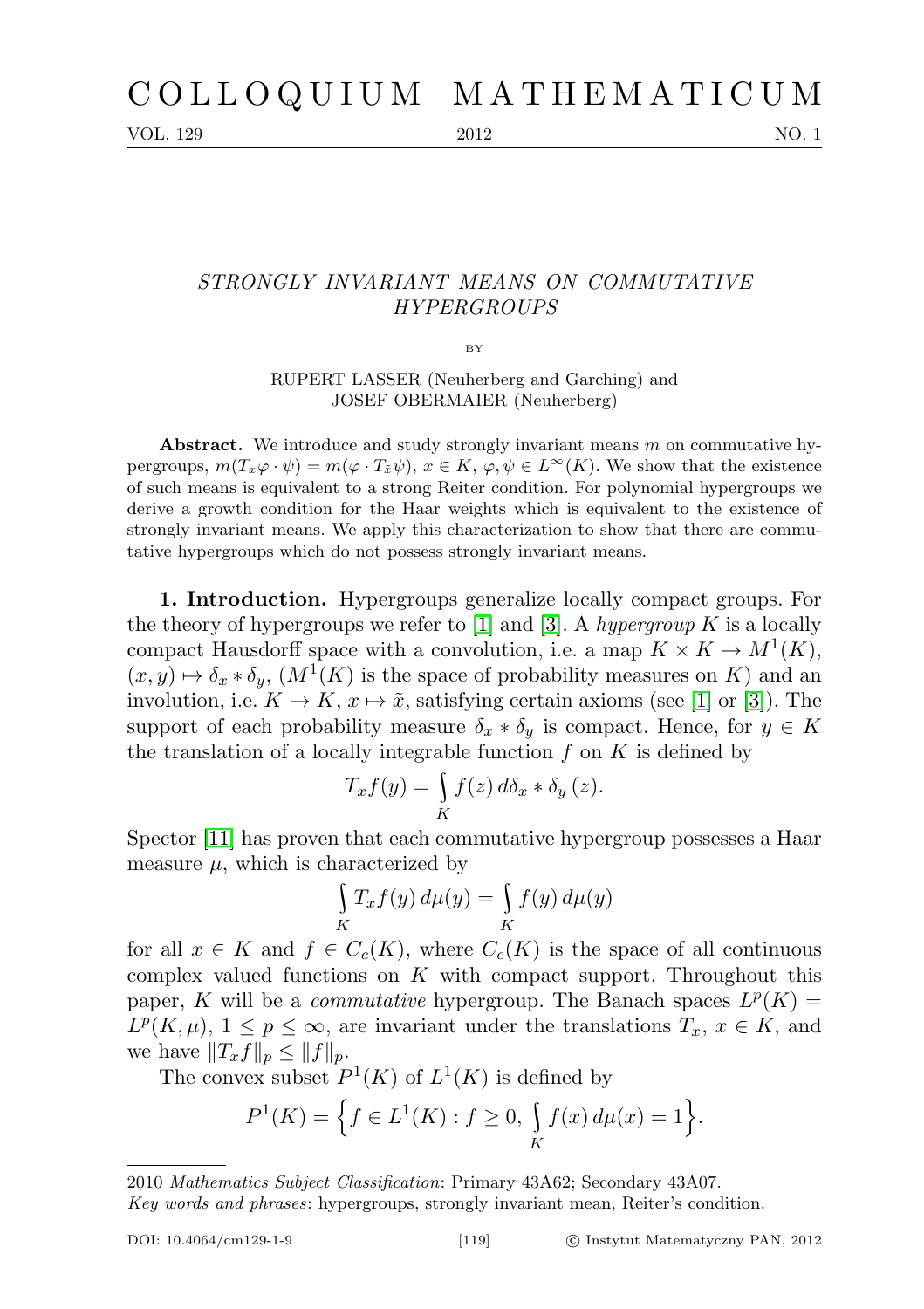Let  $C_b(K)$  denote the space of bounded continuous complex valued functions on K equipped with the sup-norm.  $C_b(K)$  is also invariant under the translation  $T_x$ . The space of bounded uniformly continuous functions is given by

 $UC(K) = \{f \in C_b(K) : x \mapsto T_x f \text{ is continuous from } K \to C_b(K)\}.$ 

Our main interest is in *strongly invariant means* on  $L^{\infty}(K)$ : these are means  $m \in L^{\infty}(K)^*$  satisfying

$$
m((T_x\varphi)\cdot\psi)=m(\varphi\cdot T_{\tilde{x}}\psi)
$$

for all  $x \in K$  and  $\varphi, \psi \in L^{\infty}(K)$ . Invariant means on hypergroups are studied in [\[10\]](#page-12-1) and [\[6\]](#page-12-2). An *invariant mean* satisfies  $m(T_x\varphi) = m(\varphi)$  for all  $x \in K$  and  $\varphi \in L^{\infty}(K)$ . Since K is commutative, there exist invariant means on  $L^{\infty}(K)$ . We will show that this is not necessarily the case for strongly invariant means. We will derive an equivalent condition for the existence of such means, namely a strong Reiter condition. For polynomial hypergroups K on  $\mathbb{N}_0$  we give an explicit characterization when a strongly invariant mean exists.

Polynomial hypergroups K on  $\mathbb{N}_0$  are generated by orthogonal polynomial sequences  $(R_n(x))_{n\in\mathbb{N}_0}$ .  $\mathbb{N}_0$  is equipped with the discrete topology. The convolution is determined by the linearization coefficients  $g(m, n; k)$  of the product  $R_m(x)R_n(x)$ , i.e.

(1.1) 
$$
R_m(x)R_n(x) = \sum_{k=|n-m|}^{n+m} g(m,n;k)R_k(x).
$$

If all  $g(m, n; k)$  are nonnegative, and if the  $R_n(x)$  are normalized so that  $R_n(1) = 1$ , then, putting

<span id="page-1-0"></span>
$$
\delta_m * \delta_n = \sum_{k=|n-m|}^{n+m} g(m,n;k)\delta_k,
$$

a convex combination of the point measures  $\delta_k$ , we get a convolution on  $\mathbb{N}_0$ . Together with  $\tilde{n} = n$  as involution and  $n = 0$  as unit, this convolution defines a commutative hypergroup on  $\mathbb{N}_0$ . For more details and a lot of examples we refer to [\[1\]](#page-11-0) or [\[5,](#page-11-2) [6\]](#page-12-2). The Haar measure on the polynomial hypergroup N<sub>0</sub> is the counting measure with weights  $h(n) = g(n, n; 0)^{-1}$  of the points  $n \in \mathbb{N}_0$ . Taking  $m = 1$  in [\(1.1\)](#page-1-0) we get the three-term recurrence relation

$$
R_1(x)R_n(x) = a_n R_{n+1}(x) + b_n R_n(x) + c_n R_{n-1}(x)
$$

for all  $n \in \mathbb{N}$ , with initial values  $R_0(x) = 1$ ,  $R_1(x) = (1/\alpha_0)(x - \beta_0)$ . Hence,  $a_n = g(1, n; n+1) > 0, b_n = g(1, n; n) \geq 0, c_n = g(1, n; n-1) > 0$  for all  $n \in \mathbb{N}$ , and  $a_n + b_n + c_n = 1$ , whereas  $\alpha_0 > 0$ ,  $\beta_0 \in \mathbb{R}$  with  $\alpha_0 + \beta_0 = 1$ . The Haar weights satisfy  $h(0) = 1$ ,  $h(n+1) = \frac{a_n}{c_{n+1}}h(n)$ .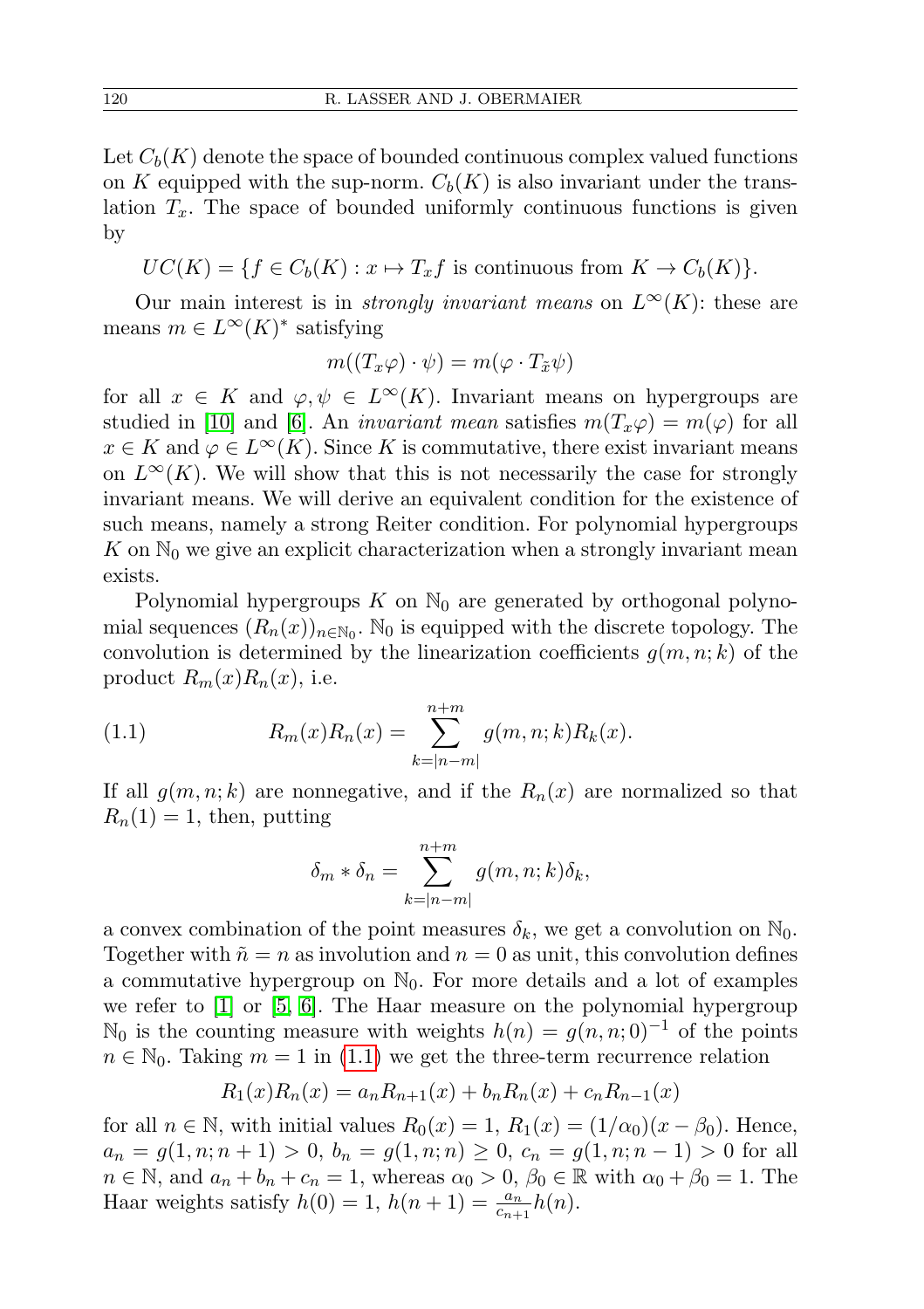A growth condition for the Haar weights characterizes the existence of strongly invariant means. Applying this growth condition we test some examples. We will see that some polynomial hypergroups have a strongly invariant mean, while others do not.

**2. Strongly invariant means.** Let  $K$  be a commutative hypergroup. Let  $M(K)$  be the set of invariant means on K, i.e.

$$
\mathbb{M}(K) = \{ m \in L^{\infty}(K)^{*} : m(1) = 1, m \ge 0, m(T_x \varphi) = m(\varphi)
$$
  
for all  $x \in K$  and  $\varphi \in L^{\infty}(K) \}.$ 

Then  $M(K)$  is a nonempty (see [\[10\]](#page-12-1)) weak- $*$ -compact, convex subset of  $L^{\infty}(K)^*$ . Our main interest is in the set  $S\mathbb{M}(K)$  of strongly invariant means in  $K$ , i.e.

$$
S\mathbb{M}(K) = \{ m \in L^{\infty}(K)^{*} : m(1) = 1, m \ge 0, m((T_y \varphi) \cdot \psi) = m(\varphi \cdot (T_{\tilde{y}} \psi))
$$
  
for all  $y \in K$  and  $\varphi, \psi \in L^{\infty}(K) \}.$ 

Obviously,  $S\mathbb{M}(K) \subseteq \mathbb{M}(K)$  and  $S\mathbb{M}(K)$  is also a weak-\*-compact, convex subset of  $L^{\infty}(K)^*$ . Elements  $x \in K$  act on  $L^{\infty}(K)^*$  by the map  $F \mapsto T_x F$ , where  $T_xF(\varphi) = F(T_x\varphi)$  for all  $\varphi \in L^{\infty}(K)$ . Note that

$$
||T_x F|| = \sup_{||\varphi||_{\infty} \le 1} |T_x F(\varphi)| = \sup_{||\varphi||_{\infty} \le 1} |F(T_x \varphi)| \le ||F||.
$$

We define

$$
J(L^{\infty}(K)) = \{ F \in L^{\infty}(K)^* : T_x F = F \text{ for all } x \in K \}.
$$

Let Bil $(L^{\infty}(K)) = \{B : L^{\infty}(K) \times L^{\infty}(K) \to \mathbb{C} : B$  bilinear $\}.$  Each  $x \in K$ also determines a map  $F \mapsto B^1_{x,F}$ ,  $L^\infty(K)^* \to \text{Bil}(L^\infty(K))$ , by

$$
B_{x,F}^1(\varphi,\psi) = F((T_x\varphi) \cdot \psi) \quad \text{ for all } \varphi,\psi \in L^{\infty}(K),
$$

and a second map  $F \mapsto B_{x,F}^2$ ,  $L^{\infty}(K)^* \to \text{Bil}(L^{\infty}(K))$ , by

$$
B_{x,F}^2(\varphi,\psi) = F(\varphi \cdot (T_{\tilde{x}}\psi)) \quad \text{ for all } \varphi, \psi \in L^{\infty}(K).
$$

We define

$$
SJ(L^{\infty}(K)) = \{ F \in L^{\infty}(K)^{*} : B_{x,F}^{1} = B_{x,F}^{2} \text{ for all } x \in K \}.
$$

Obviously  $J(L^{\infty}(K))$  and  $SJ(L^{\infty}(K))$  are linear subspaces of  $L^{\infty}(K)^*$  and  $0 \in SJ(L^{\infty}(K)) \subseteq J(L^{\infty}(K)).$ 

PROPOSITION 2.1.

(i) The linear span

$$
L := \text{span}\{T_x\varphi - \varphi : \varphi \in L^{\infty}(K), x \in K\}
$$
  
is not dense in  $L^{\infty}(K)$  if and only if  $J(L^{\infty}(K)) \neq \{0\}.$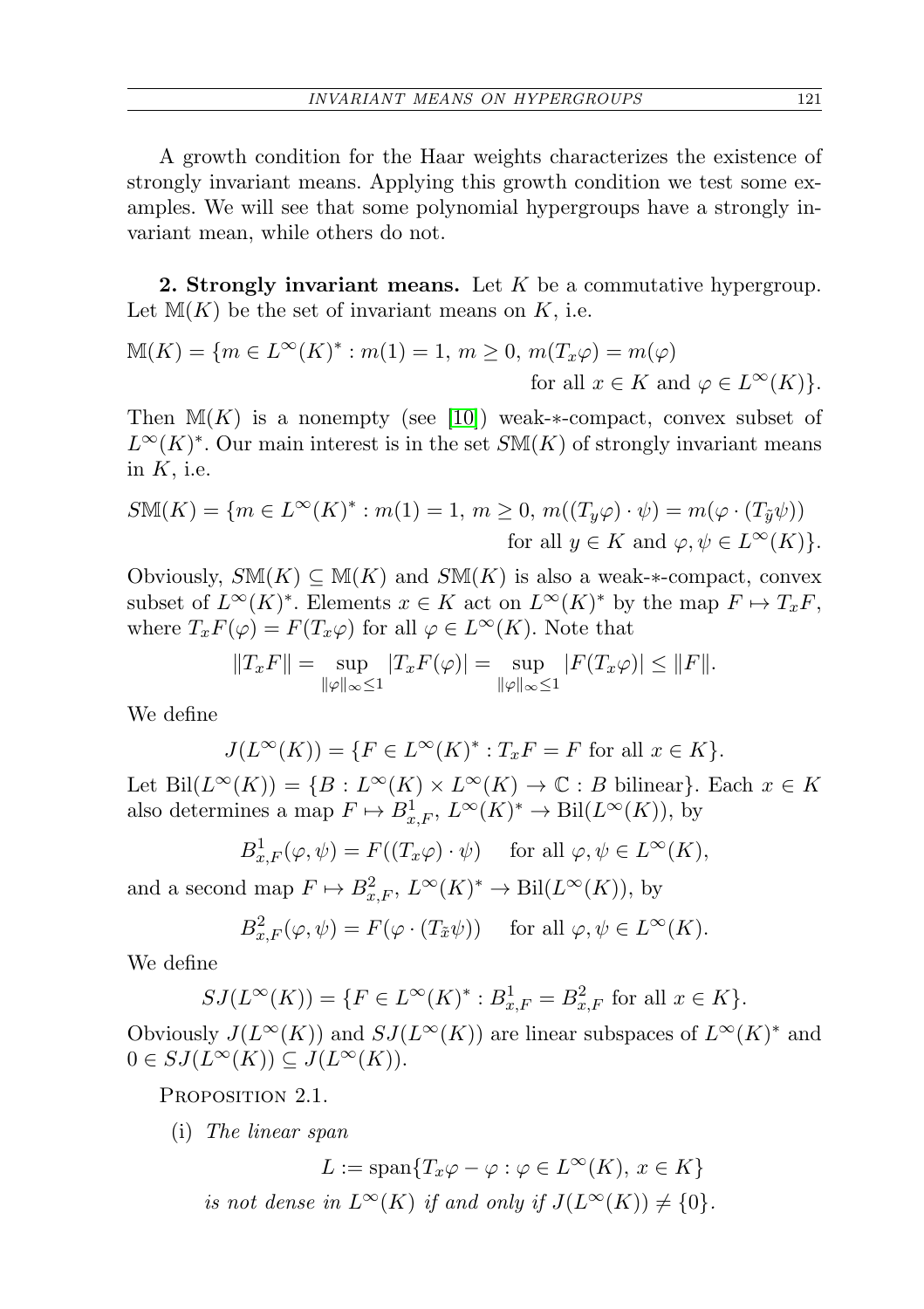(ii) The linear span

$$
SL := \text{span}\{T_x\varphi \cdot \psi - \varphi \cdot T_{\tilde{x}}\psi : \varphi, \psi \in L^{\infty}(K), x \in K\}
$$
  
is not dense in  $L^{\infty}(K)$  if and only if  $SJ(L^{\infty}(K)) \neq \{0\}$ .  
(iii)  $SJ(L^{\infty}(K)) \subsetneq J(L^{\infty}(K))$  if and only if  $\overline{SL} \supsetneq \overline{L}$ .

*Proof.* The proof of (i) follows the lines of the proof of Proposition  $(2.1)$ of [\[7\]](#page-12-3). The proofs of (ii) and (iii) also use simple applications of the Hahn–

Banach theorem. For the sake of completeness they are given here.

(ii) Assume  $\overline{SL} = L^{\infty}(K)$ . If  $F \in \overline{SJ(L^{\infty}(K))}$ , then  $B^1_{x,F} = B^2_{x,F}$ , which means  $F(T_x\varphi \cdot \psi - \varphi \cdot T_{\tilde{x}}\psi) = 0$  for all  $\varphi, \psi \in L^{\infty}(K)$  and  $x \in K$ , and  $\overline{SL} = L^{\infty}(K)$  implies  $F = 0$ . Conversely, if  $\overline{SL} \subsetneq L^{\infty}(K)$ , then there exists some  $F \in L^{\infty}(K)^{*}$ ,  $F \neq 0$ , such that  $F|\overline{SL} = 0$ . In particular,  $F \in \mathcal{S}J(L^{\infty}(K)).$ 

(iii) Assume that there is some  $F \in J(L^{\infty}(K)) \setminus SJ(L^{\infty}(K))$ . Then  $F|\overline{L} = 0$  and there are some  $x \in K$  and  $\varphi, \psi \in L^{\infty}(K)$  such that

$$
F(T_x\varphi \cdot \psi - \varphi \cdot T_{\tilde{x}}\psi) \neq 0.
$$

Hence,  $\overline{L} \subseteq SL$ . The inverse implication follows immediately by the Hahn– Banach theorem.

To show the existence or nonexistence of strongly invariant means on K we use another version of the Hahn–Banach theorem (cf. [\[8,](#page-12-4) Lemma 4.2.7]). Let  $SL_{\mathbb{R}}$  be the R-linear span of  $\{T_x\varphi\cdot\psi-\varphi\cdot T_{\tilde{x}}\psi:\varphi,\psi\in L_{\mathbb{R}}^{\infty}(K), x\in K\},$ where  $L^{\infty}_{\mathbb{R}}(K)$  is the space of real-valued elements of  $L^{\infty}(K)$ .

PROPOSITION 2.2. The following properties are equivalent:

- (i) There exists  $m \in L^{\infty}_{\mathbb{R}}(K)^*$  with  $m(1) = 1, m \geq 0$  and  $m|SL_{\mathbb{R}} = 0$ .
- (ii)  $\sup_{x \in K} \eta(x) \geq 0$  for all  $\eta \in SL_{\mathbb{R}}$ .

*Proof.* By the definition of means we have  $m(\varphi) \leq \sup_{x \in K} \varphi(x)$  for all  $\varphi \in L^{\infty}_{\mathbb{R}}(K)$ . Supposing (i) we obtain  $0 = m(\eta) \leq \sup_{x \in K} \eta(x)$  for all  $\eta \in SL_{\mathbb{R}}$ .

Conversely, assume that (ii) is valid. Let  $N(\varphi) = \sup_{x \in K} \varphi(x)$  for all  $\varphi \in L^{\infty}_{\mathbb{R}}(K)$ . Then N is a sublinear functional on  $L^{\infty}_{\mathbb{R}}(K)$  and it dominates the zero functional on  $SL_{\mathbb{R}}$ . By the Hahn–Banach theorem [\[9\]](#page-12-5) the zerofunctional on  $SL_{\mathbb{R}}$  can be extended to a linear functional m on  $L^{\infty}_{\mathbb{R}}(K)$  such that  $m(\varphi) \leq \sup_{x \in K} \varphi(x)$  for all  $\varphi \in L^{\infty}_{\mathbb{R}}(K)$ . Then m is a mean on  $L^{\infty}_{\mathbb{R}}(K)$ [\[8,](#page-12-4) Proposition 3.2] and  $m(\eta) = 0$  for all  $\eta \in SL_{\mathbb{R}}$ .

Writing  $\varphi \in L^{\infty}(K)$  as  $\varphi = \varphi_1 + i\varphi_2, \varphi_1, \varphi_2 \in L^{\infty}_{\mathbb{R}}(K)$ , and putting  $m(\varphi) = m_{\mathbb{R}}(\varphi_1) + im_{\mathbb{R}}(\varphi_2)$  for a mean  $m_{\mathbb{R}}$  on  $L^{\infty}_{\mathbb{R}}(K)$  we obtain a mean on  $L^{\infty}(K)$ . If  $\varphi, \psi \in L^{\infty}(K)$  and  $\varphi = \varphi_1 + i\overline{\varphi_2}$ ,  $\psi = \psi_1 + i\psi_2$  with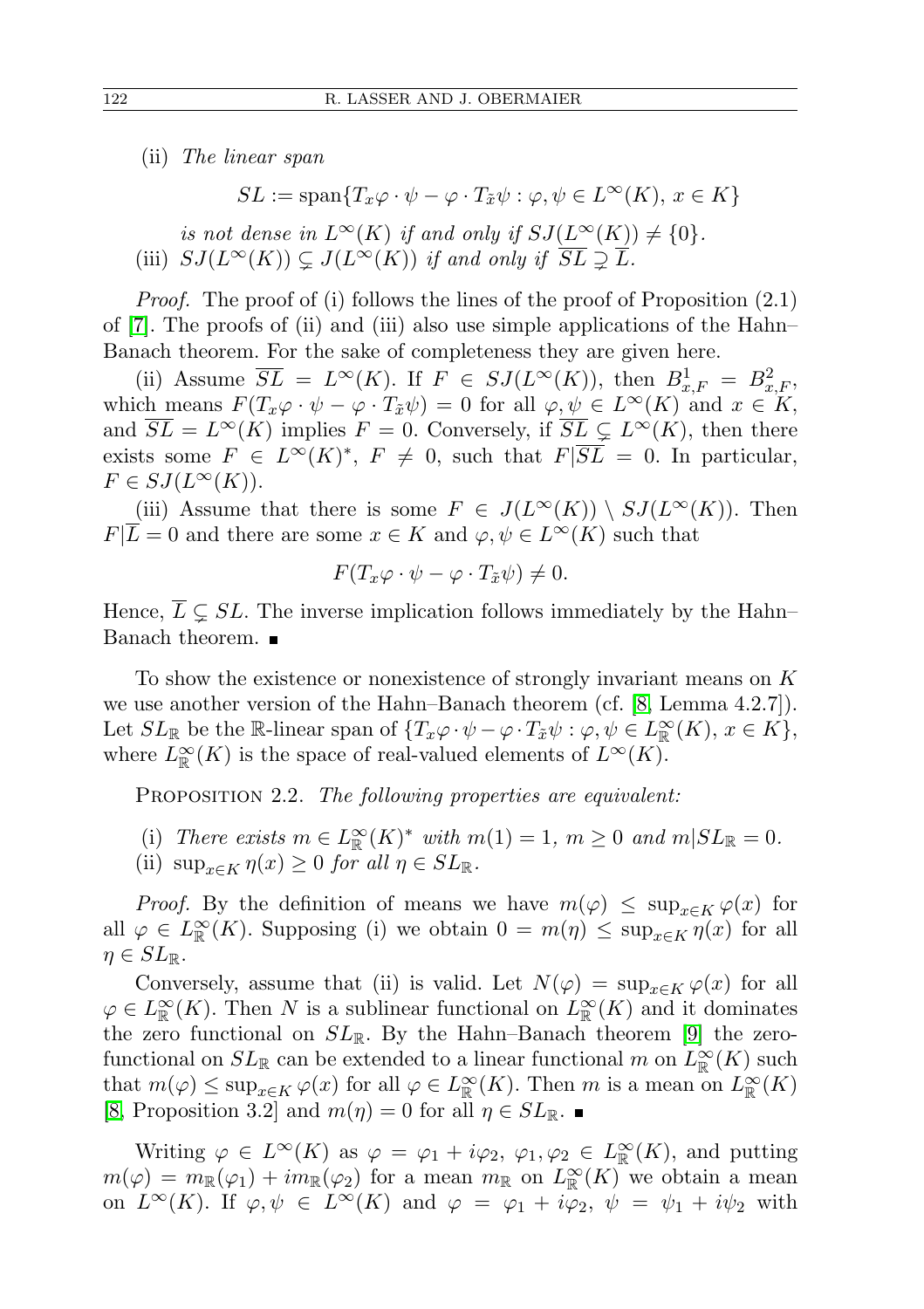$\varphi_1, \varphi_2, \psi_1, \psi_2 \in L^{\infty}_{\mathbb{R}}(K)$ , then

$$
T_x\varphi \cdot \psi - \varphi \cdot T_{\tilde{x}}\psi = (T_x\varphi_1 \cdot \psi_1 - \varphi_1 \cdot T_{\tilde{x}}\psi_1) - (T_x\varphi_2 \cdot \psi_2 - \varphi_2 \cdot T_{\tilde{x}}\psi_2) + i(T_x\varphi_1 \cdot \psi_2 - \varphi_1 \cdot T_{\tilde{x}}\psi_2) + i(T_x\varphi_2 \cdot \psi_1 - \varphi_2 \cdot T_{\tilde{x}}\psi_1).
$$

Therefore, if  $m_{\mathbb{R}}$  is a mean on  $L^{\infty}_{\mathbb{R}}(K)$  with  $m_{\mathbb{R}}|SL_{\mathbb{R}}=0$ , then m is a mean on  $L^{\infty}(K)$  such that  $m|SL = 0$ . So we have the following characterization of the existence of a strongly invariant mean on K.

<span id="page-4-2"></span>THEOREM 2.3. Let  $K$  be a commutative hypergroup. There exists a strongly invariant mean m on K if and only if  $\sup_{x\in K} \eta(x) \geq 0$  for all  $\eta \in SL_{\mathbb{R}}$ .

3. Reiter's conditions. Skantharajah [\[10\]](#page-12-1) has shown for general hypergroups that an invariant mean exists if and only if the following Reiter condition  $(P_1)$  is satisfied: For every  $\epsilon > 0$  and compact  $C \subseteq K$  there exists some  $f \in P^1(K)$  such that  $||T_x f - f||_1 < \epsilon$  for all  $x \in C$ .

We now investigate a modification of the Reiter condition  $(P_1)$  which is related to the existence of strongly invariant means  $m \in \mathcal{S}M(K)$ .

DEFINITION 3.1. We say that  $K$  satisfies the *strong Reiter condition*  $(SP_1^*)$  if for every  $\epsilon > 0$  and finite subset  $F \subseteq K$  and finite subset  $\Phi \subseteq$  $L^{\infty}(K)$  there is some  $f \in P^1(K)$  such that

<span id="page-4-1"></span>(3.1) kTx(ϕ · f) − f · Txϕk<sup>1</sup> <

for all  $x \in F$  and  $\varphi \in \Phi$ .

<span id="page-4-0"></span>THEOREM 3.2. If there exists a strongly invariant mean  $m$  on  $K$ , then K satisfies  $(SP_1^*)$ .

*Proof.* The embedding of the unit ball  $B \subseteq L^1(K)$  into  $L^{\infty}(K)^*$  is dense in the unit ball  $C \subseteq L^{\infty}(K)^*$  with respect to the weak-\*-topology (see [\[2,](#page-11-3) p. 424]). Hence, the existence of a strongly invariant mean  $m \in SM(K)$ yields a net  $(f_i)_{i\in I}$ ,  $f_i \in B$ , such that

$$
\int\limits_K f_j(x)\psi(x) d\mu(x) \to m(\psi) \quad \text{ for all } \psi \in L^{\infty}(K).
$$

Since  $m(1) = 1$  and m is positive we can choose the  $f_j$  from  $P^1(K)$ . For any  $y \in K$  and  $\varphi, \psi \in L^{\infty}(K)$  we have

$$
\int_{K} T_{y}(\varphi \cdot f_{j})(x)\psi(x) d\mu(x) = \int_{K} f_{j}(x)\varphi(x)T_{\tilde{y}}\psi(x) d\mu(x) \to m(\varphi \cdot T_{\tilde{y}}\psi)
$$

and

$$
\int_{K} f_j(x) T_y \varphi(x) \psi(x) d\mu(x) \to m(T_y \varphi \cdot \psi).
$$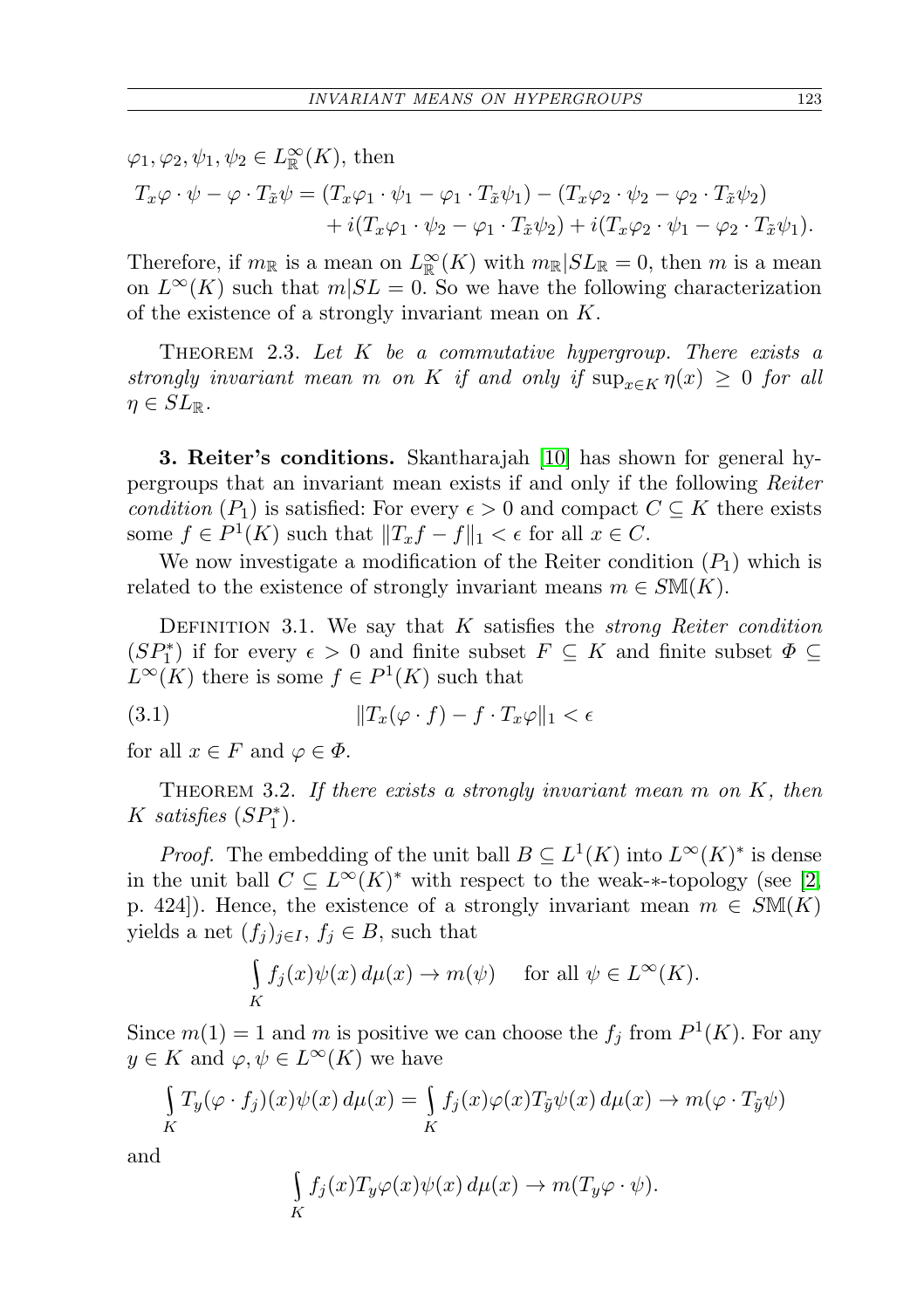Hence,

$$
\int_{K} (T_y(\varphi f_j)(x) - (f_j T_y \varphi)(x)) \psi(x) d\mu(x) \to 0
$$

for all  $\psi \in L^{\infty}(K)$ .

For  $F = \{y_1, \ldots, y_m\}$  and  $\Phi = \{\varphi_1, \ldots, \varphi_n\}$  define

$$
g_{k,l,j}=T_{y_k}(\varphi_l f_j)-f_j(T_{y_k}\varphi_l).
$$

Then the net  $g_j = (g_{1,1,j}, \ldots, g_{m,n,j}) \in L^1(K)^{mn} = L^1(K) \times \cdots \times L^1(K)$ converges to zero in the product space  $L^1(K)^{mn}$  with respect to the weak topology. Since for convex subsets of  $L^1(K)^{mn}$  the norm-closure coincides with the weak closure, a convex combination of the  $g_i$  converges to zero in the norm of  $L^1(K)^{mn}$  (see [\[2,](#page-11-3) p. 422]). Hence, there exists some  $f \in P^1(K)$ , a convex combination of the functions  $g_i$ , such that

$$
||T_x(\varphi \cdot f) - f \cdot T_x \varphi||_1 < \epsilon \quad \text{ for all } x \in F, \varphi \in \Phi.
$$

Now, we show that the converse of Theorem [3.2](#page-4-0) is also true.

THEOREM 3.3. If K satisfies  $(SP_1^*)$ , then there exists a strongly invariant mean m on K.

*Proof.* Let  $\epsilon > 0$ ,  $F \subseteq K$  finite and  $\Phi \subseteq L^{\infty}(K)$  finite. Then there exists  $f \in P^1(K)$  such that  $||T_x(\varphi \cdot f) - (T_x \varphi) \cdot f||_1 < \epsilon$  for all  $x \in F$  and  $\varphi \in \Phi$ . The function f determines a linear functional  $m_{\epsilon,F,\Phi} \in L^{\infty}(K)^*$  by

$$
m_{\epsilon, F, \Phi}(\psi) = \int\limits_K \psi(y) f(y) \, d\mu(y) \quad \text{ for all } \psi \in L^{\infty}(K).
$$

This functional is positive and satisfies

$$
||m_{\epsilon,F,\Phi}|| = m_{\epsilon,F,\Phi}(1) = \int\limits_K f(y) \, d\mu(y) = 1.
$$

In particular all  $m_{\epsilon,F,\Phi}$  are elements of a weak-\*-compact subset of  $L^{\infty}(K)^*$ .

For every  $\varphi, \psi \in L^{\infty}(K)$  and  $x \in K$  we have

$$
m_{\epsilon,F,\Phi}(\varphi \cdot T_{\tilde{x}}\psi) = \int\limits_K \varphi(y)T_{\tilde{x}}\psi(y)f(y) d\mu(y) = \int\limits_K T_x(\varphi f)(y)\psi(y) d\mu(y).
$$

Therefore,

$$
|m_{\epsilon,F,\Phi}(\varphi \cdot T_{\tilde{x}}\psi) - m_{\epsilon,F,\Phi}(\psi \cdot T_x \varphi)|
$$
  
\n
$$
= \Big| \int_K (T_x(\varphi f)(y) - f(y)T_x \varphi(y))\psi(y) d\mu(y) \Big|
$$
  
\n
$$
\leq \|\psi\|_{\infty} \|T_x(\varphi f) - (T_x \varphi) \cdot f\|_1 < \epsilon
$$

for all  $\varphi \in \Phi$  with  $x \in F$  and  $\psi \in L^{\infty}(K)$  with  $\|\psi\|_{\infty} \leq 1$ . Defining

$$
(\epsilon_1, F_1, \Phi_1) < (\epsilon_2, F_2, \Phi_2) \quad \text{whenever} \quad \epsilon_2 \le \epsilon_1, F_1 \subseteq F_2, \Phi_1 \subseteq \Phi_2
$$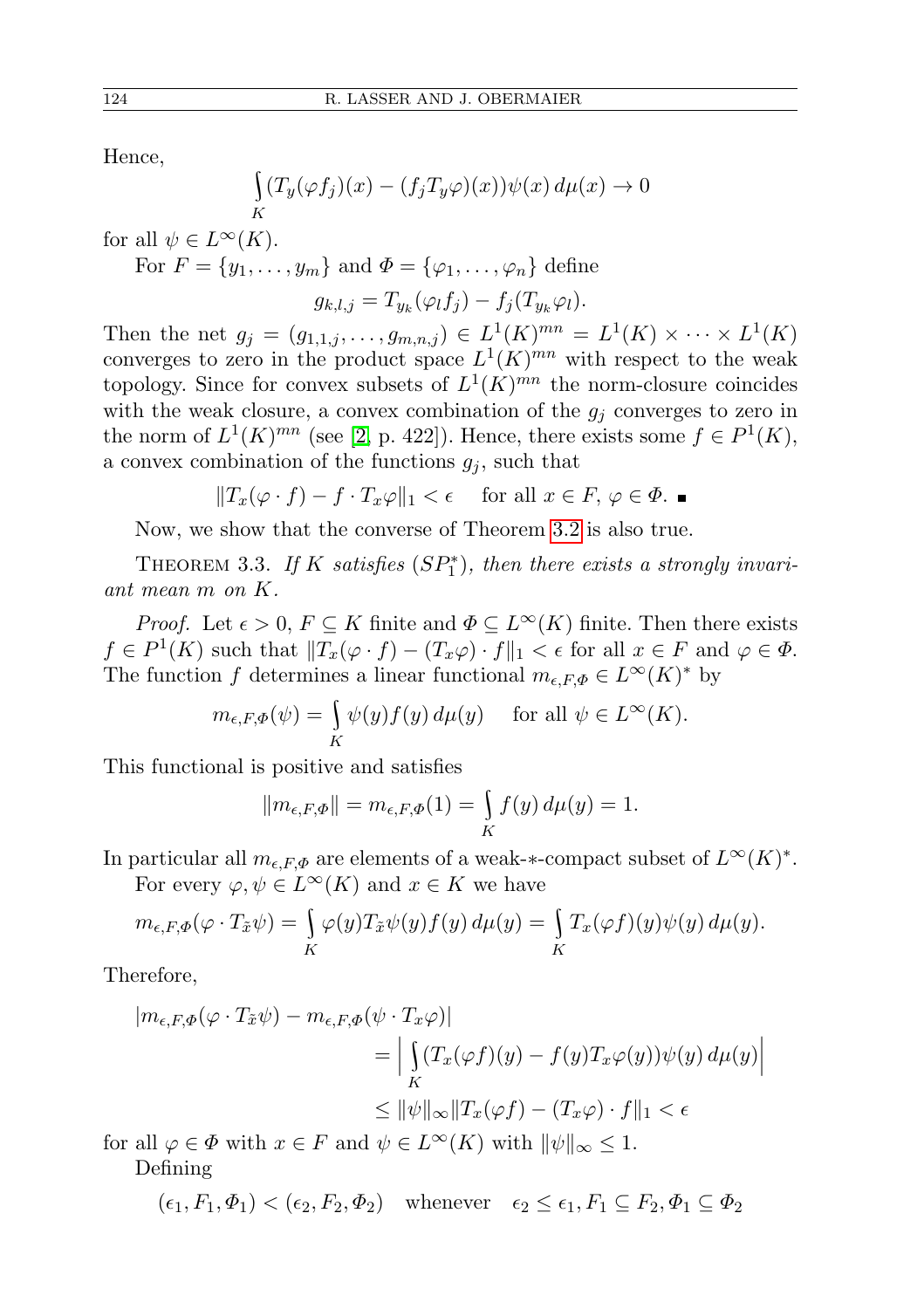we get a partial order. With respect to this partial order, the functionals  $m_{\epsilon,F,\Phi}$  form a net. This net has an accumulation point  $m \in L^{\infty}(K)^*$  satisfying  $\|m\| = m(1) = 1$  and  $m(\varphi(T_{\tilde{x}}\psi)) = m((T_x\varphi)\psi)$  for all  $\varphi, \psi \in L^{\infty}(K)$ and  $x \in K$ .

The function  $f \in P^1(K)$  in the  $(SP_1^*)$  condition can even be chosen to be continuous with compact support.

LEMMA 3.4. If K satisfies  $(SP_1^*)$ , then the function f in [\(3.1\)](#page-4-1) can be chosen from  $f \in P^1(K) \cap C_c(K)$ .

*Proof.* Let  $\epsilon > 0$ ,  $F \subseteq K$  finite,  $\Phi \subseteq L^{\infty}(K)$  finite, and denote  $M =$  $\max\{\|\varphi\|_{\infty} : \varphi \in \Phi\}.$  Then there exists  $g \in P^1(K)$  such that  $||T_x(\varphi \cdot g) (T_x\varphi) \cdot g\|_1 < \epsilon/3$  for all  $x \in F$ ,  $\varphi \in \Phi$ . Furthermore, there is some  $f \in$  $P^1(K) \cap C_c(K)$  such that  $||g - f||_1 < \epsilon/(3M)$ . It follows that

$$
||T_x(\varphi \cdot f) - (T_x \varphi) \cdot f||_1 \le ||T_x(\varphi \cdot f) - T_x(\varphi \cdot g)||_1
$$
  
+ 
$$
||T_x(\varphi \cdot g) - (T_x \varphi) \cdot g||_1
$$
  
+ 
$$
||(T_x \varphi) \cdot g - (T_x \varphi) \cdot f||_1 < \epsilon.
$$

Restricting from  $L^{\infty}(K)$  to  $UC(K)$  we may replace the finiteness of  $F \subseteq K$  in  $(SP_1^*)$  by compactness. In fact we can show:

THEOREM 3.5. Assume that  $(SP_1^*)$  is satisfied. For  $\epsilon > 0$ ,  $C \subseteq K$  compact and  $\Phi \subseteq UC(K)$  finite there exists some  $f \in P^1(K) \cap C_c(K)$  such that

$$
||T_x(\varphi f) - T_x \varphi \cdot f||_1 < \epsilon \quad \text{for all } x \in C, \varphi \in \Phi.
$$

*Proof.* Let  $M = \max{\{\|\varphi\|_{\infty} : \varphi \in \Phi\}}$ . Choose  $g \in P^1(K) \cap C_c(K)$ . There exist  $x_1, \ldots, x_n \in K$  and open neighbourhoods  $U_{x_i}$  of  $x_i$ ,  $i = 1, \ldots, n$ , such that

$$
C \subseteq \bigcup_{i=1}^{n} U_{x_i} \text{ and } ||T_x g - T_y g||_1 < \frac{\epsilon}{3M} \quad \text{and} \quad ||T_x \varphi - T_y \varphi||_{\infty} < \frac{\epsilon}{3}
$$

for all  $x, y \in U_{x_i}$  and every  $\varphi \in \Phi$ . Condition  $(SP_1^*)$  yields  $f \in P^1(K) \cap$  $C_c(K)$  such that

$$
||T_{x_i}(\varphi \cdot f) - (T_{x_i}\varphi) \cdot f||_1 < \frac{\epsilon}{3}
$$
 for all  $\varphi \in \Phi$ ,

 $i=1,\ldots,n$ .

Now, let  $x \in C$ . Then  $x \in U_{x_i}$  for some  $i = 1, \ldots, n$ , and we obtain

$$
||T_x(\varphi \cdot f) * g - T_{x_i}(\varphi \cdot f) * g||_1 = ||(\varphi \cdot f) * T_x g - (\varphi \cdot f) * T_{x_i} g||_1
$$
  

$$
\leq ||\varphi \cdot f||_1 ||T_x g - T_{x_i} g||_1 < \frac{\epsilon}{3}.
$$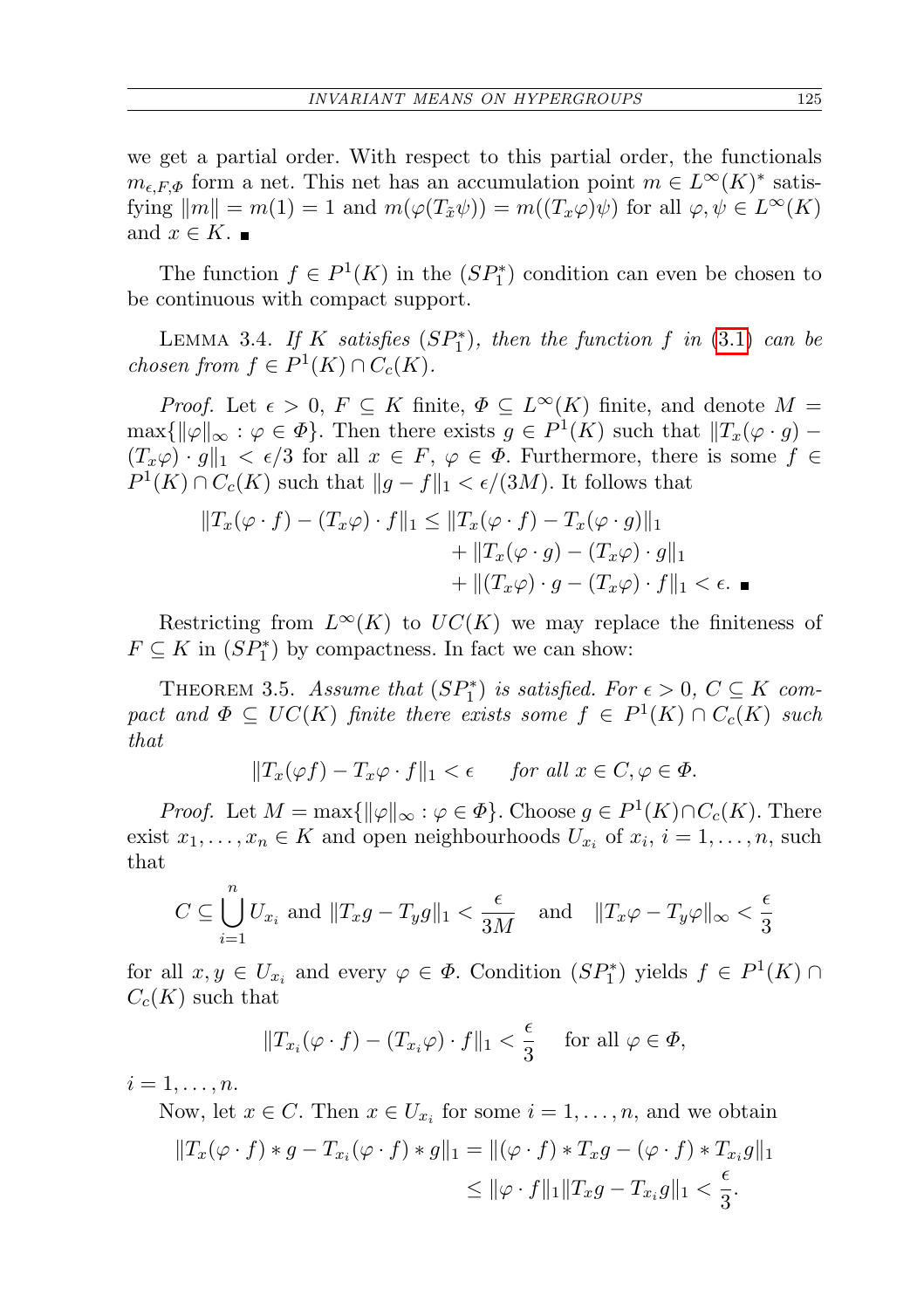Hence,

$$
||T_x(\varphi \cdot f) * g - ((T_x \varphi) \cdot f) * g||_1 \le ||T_x(\varphi \cdot f) * g - T_{x_i}(\varphi \cdot f) * g||_1
$$
  
+ 
$$
||T_{x_i}(\varphi \cdot f) * g - ((T_{x_i}\varphi) \cdot f) * g||_1 + ||((T_{x_i}\varphi) \cdot f) * g - ((T_x\varphi) \cdot f) * g||_1 < \epsilon.
$$
  
Choosing  $g \in P^1(K) \cap C_c(K)$  from an approximate identity in  $L^1(K)$  it  
follows that  $||T_x(\varphi \cdot f) - T_x\varphi \cdot f||_1 \le \epsilon$  for all  $x \in C$  and  $\varphi \in \Phi$ .

4. Strongly invariant means on polynomial hypergroups. Now, we study the special case of polynomial hypergroups  $K$  on  $\mathbb{N}_0$ . We begin by deriving a more accessible description of the linear space

<span id="page-7-0"></span>
$$
SL = \text{span}\{T_n\varphi \cdot \psi - \varphi \cdot T_n\psi : n \in \mathbb{N}_0, \, \varphi, \psi \in \ell^{\infty}\}.
$$

We shall use the following relation for the translation operators  $T_n$ :

(4.1) 
$$
T_{n+1} = \frac{1}{a_n} T_1 \circ T_n - \frac{b_n}{a_n} T_n - \frac{c_n}{a_n} T_{n-1}, \quad n \ge 1.
$$

<span id="page-7-1"></span>Applying induction and [\(4.1\)](#page-7-0) we will prove the following result.

LEMMA 4.1.  $SL = \text{span}\{T_1\varphi \cdot \psi - \varphi \cdot T_1\psi : \varphi, \psi \in \ell^{\infty}\}.$ 

*Proof.* By induction on  $n$  we show

$$
T_n \varphi_1 \cdot \psi_1 - \varphi_1 \cdot T_n \psi_1 \in \text{span}\{T_1 \varphi_2 \cdot \psi_2 - \varphi_2 \cdot T_1 \psi_2 : \varphi_2, \psi_2 \in \ell^{\infty}\}\
$$

for all  $\varphi_1, \psi_1 \in \ell^{\infty}$ . Assume that  $T_k \varphi_1 \cdot \psi_1 - \varphi_1 \cdot T_k \psi_1$  are elements of

$$
SL_1 := \mathrm{span}\{T_1\varphi_2 \cdot \psi_2 - \varphi_2 \cdot T_1\psi_2 : \varphi_2, \psi_2 \in \ell^{\infty}\}\
$$

for  $k = n - 1$ , n and for all  $\varphi_1, \psi_1 \in \ell^{\infty}$ . From [\(4.1\)](#page-7-0) and  $T_n \circ T_1 = T_1 \circ T_n$ we obtain, for all  $\varphi_1, \psi_1 \in \ell^{\infty}$ ,

$$
T_{n+1}\varphi_1 \cdot \psi_1 - \varphi_1 \cdot T_{n+1}\psi_1 = \left[ T_1 \left( \frac{T_n \varphi_1}{a_n} \right) - \frac{b_n T_n \varphi_1}{a_n} - \frac{c_n T_{n-1} \varphi_1}{a_n} \right] \psi_1
$$

$$
- \varphi_1 \left[ T_n \left( \frac{T_1 \psi_1}{a_n} \right) - \frac{b_n T_n \psi_1}{a_n} - \frac{c_n T_{n-1} \psi_1}{a_n} \right].
$$

By the assumption we have

 $T_{n-1}\varphi_1 \cdot \psi_1 - \varphi_1 \cdot T_{n-1}\psi_1 \in SL_1, \quad T_n\varphi_1 \cdot \psi_1 - \varphi_1 \cdot T_n\psi_1 \in SL_1.$ Moreover,

$$
T_1\left(\frac{T_n\varphi_1}{a_n}\right)\psi_1 - \frac{T_n\varphi_1}{a_n}T_1\psi_1 \in SL_1
$$

and by the assumption

$$
\varphi_1 T_n \left( \frac{T_1 \psi_1}{a_n} \right) - T_n \varphi_1 \cdot \frac{T_1 \psi_1}{a_n} \in SL_1.
$$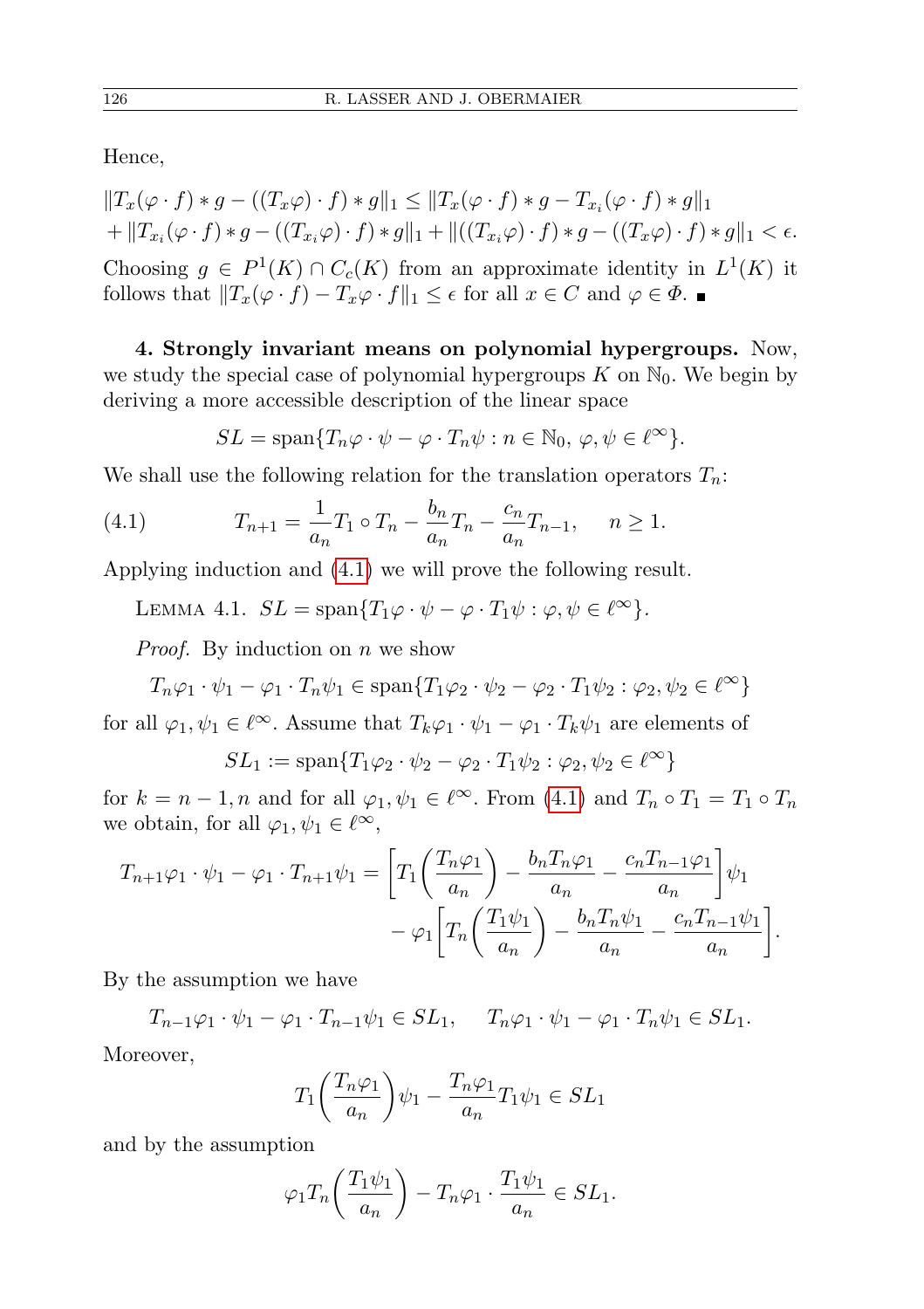Hence, we have

$$
T_1\left(\frac{T_n\varphi_1}{a_n}\right)\psi_1 - \varphi_1 T_n\left(\frac{T_1\psi_1}{a_n}\right) = \left(T_1\left(\frac{T_n\varphi_1}{a_n}\right)\psi_1 - \frac{T_n\varphi_1}{a_n}T_1\psi_1\right) - \left(\varphi_1 T_n\left(\frac{T_1\psi_1}{a_n}\right) - T_n\varphi_1 \cdot \frac{T_1\psi_1}{a_n}\right) \in SL_1,
$$

and Lemma [4.1](#page-7-1) is shown.

Let 
$$
\varphi, \psi \in \ell^{\infty}
$$
. Then  
\n(4.2)  $T_1\varphi(n)\psi(n) - \varphi(n)T_1\psi(n) = a_n(\varphi(n+1)\psi(n) - \psi(n+1)\varphi(n))$   
\n $- c_n(\varphi(n)\psi(n-1) - \psi(n)\varphi(n-1))$   
\n $= a_n\omega(n) - c_n\omega(n-1)$ 

with

$$
\omega(n) = \varphi(n+1)\psi(n) - \psi(n+1)\varphi(n) \quad \text{ for all } n \in \mathbb{N}_0.
$$

Note that we set  $a_0 = 1$  and  $c_0 = 0$ .

It is important to point out that for any sequence  $\omega \in \ell^{\infty}$  there are  $\varphi, \psi \in \ell^{\infty}$  such that  $\omega(n) = \varphi(n+1)\psi(n) - \psi(n+1)\varphi(n)$ . This can be easily proved by setting

<span id="page-8-3"></span>(4.3) 
$$
\varphi(2k) = \begin{cases} 0 & \text{for } k \text{ even,} \\ 1 & \text{for } k \text{ odd,} \end{cases} \qquad \varphi(2k+1) = \begin{cases} \omega(2k) & \text{for } k \text{ even,} \\ -\omega(2k+1) & \text{for } k \text{ odd} \end{cases}
$$

and

<span id="page-8-0"></span>(4.4) 
$$
\psi(2k) = \begin{cases} 1 & \text{for } k \text{ even,} \\ 0 & \text{for } k \text{ odd,} \end{cases} \qquad \psi(2k+1) = \begin{cases} \omega(2k+1) & \text{for } k \text{ even,} \\ -\omega(2k) & \text{for } k \text{ odd.} \end{cases}
$$

<span id="page-8-1"></span>Therefore, there is again a simplification.

Lemma 4.2. We have

$$
\text{span}\{T_1\varphi\cdot\psi-\varphi\cdot T_1\psi:\varphi,\psi\in\ell^\infty\}=\{T_1\varphi\cdot\psi-\varphi\cdot T_1\psi:\varphi,\psi\in\ell^\infty\}.
$$

*Proof.* Let  $\varphi_1, \psi_1, \varphi_2, \psi_2 \in \ell^{\infty}$  and  $n \in \mathbb{N}_0$ . Then due to [\(4.2\)](#page-7-1),

$$
(T_1\varphi_1 \cdot \psi_1 - \varphi_1 \cdot T_1\psi_1 + T_1\varphi_2 \cdot \psi_2 - \varphi_2 \cdot T_1\psi_2)(n)
$$
  
=  $a_n\omega_1(n) - c_n\omega_1(n-1) + a_n\omega_2(n) - c_n\omega_2(n-1)$   
=  $a_n\omega(n) - c_n\omega(n-1)$ 

with  $\omega_1, \omega_2, \omega \in \ell^{\infty}$ . Finally, in view of  $(4.2)$ – $(4.4)$  there exist  $\varphi, \psi \in \ell^{\infty}$ with

$$
T_1\varphi_1 \cdot \psi_1 - \varphi_1 \cdot T_1\psi_1 + T_1\varphi_2 \cdot \psi_2 - \varphi_2 \cdot T_1\psi_2 = T_1\varphi \cdot \psi - \varphi \cdot T_1\psi.
$$

<span id="page-8-2"></span>Hence, in the case of polynomial hypergroups we are able to characterize the existence of strongly invariant means as follows.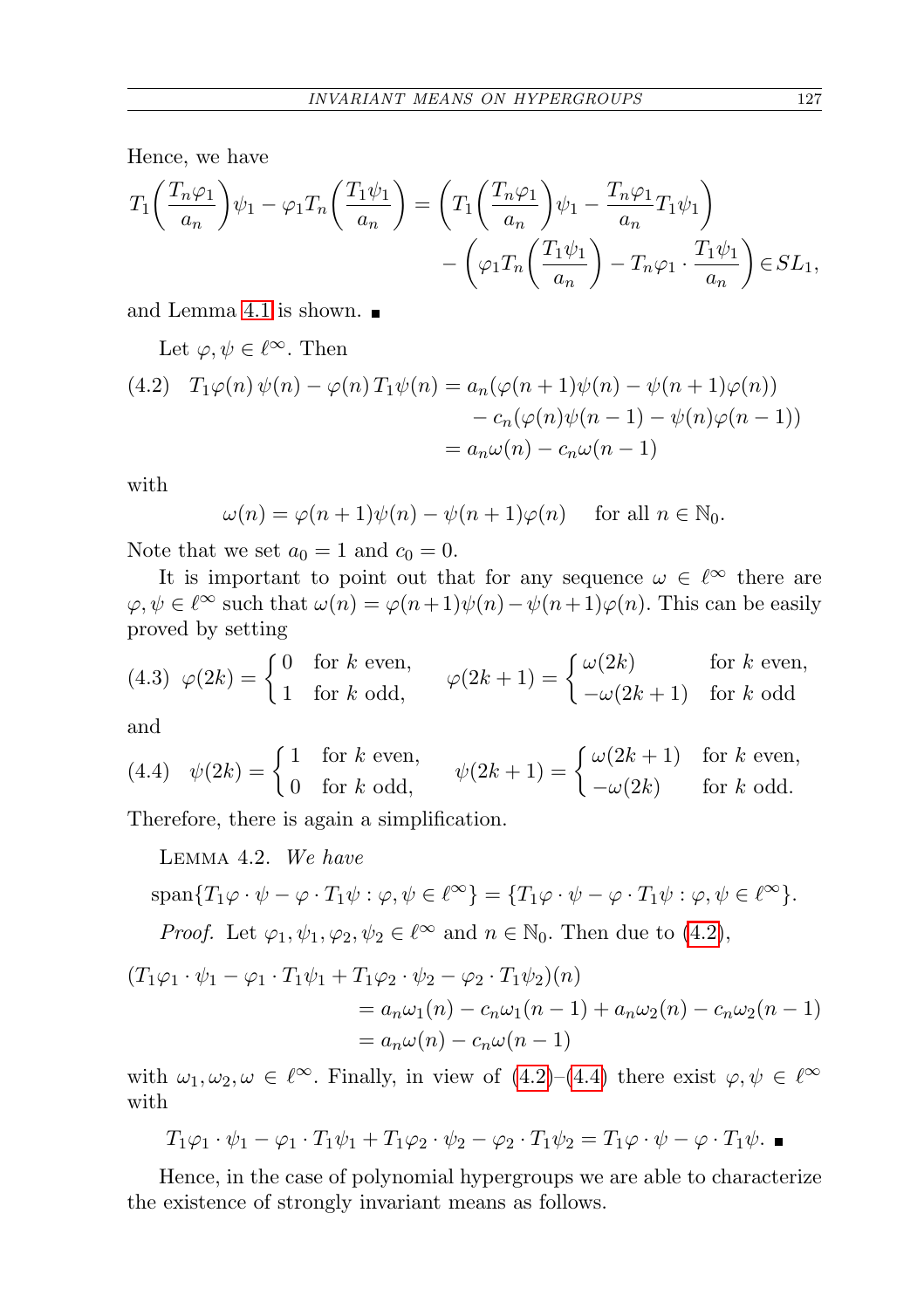PROPOSITION 4.3. There exists  $m \in S\mathbb{M}(\mathbb{N}_0)$  exactly when

$$
\sup_{n \in \mathbb{N}_0} (T_1 \varphi(n) \psi(n) - \varphi(n) T_1 \psi(n)) \ge 0 \quad \text{for all } \varphi, \psi \in \ell_{\mathbb{R}}^{\infty}.
$$

Proof. By Lemmas [4.1](#page-7-1) and [4.2,](#page-8-1)

$$
\sup_{n \in \mathbb{N}_0} (T_1 \varphi(n) \psi(n) - \varphi(n) T_1 \psi(n)) \ge 0 \quad \text{ for all } \varphi, \psi \in \ell_{\mathbb{R}}^{\infty}
$$

is equivalent to

$$
\sup_{n \in \mathbb{N}_0} \eta(n) \ge 0 \quad \text{ for all } \eta \in SL_{\mathbb{R}},
$$

and Theorem [2.3](#page-4-2) yields the statement.  $\blacksquare$ 

Consequently, the nonexistence of a strongly invariant mean in the case of polynomial hypergroups is characterized as follows.

<span id="page-9-0"></span>PROPOSITION 4.4. There does not exist  $m \in SM(N_0)$  if and only if there exist  $\delta > 0$  and  $\omega \in \ell^{\infty}_{\mathbb{R}}$  such that

$$
a_n \omega(n) - c_n \omega(n-1) \leq -\delta \quad \text{for all } n \in \mathbb{N}_0.
$$

Proof. By the equivalence relation of Proposition [4.3](#page-8-2) one only has to keep in mind  $(4.2)$ – $(4.4)$ .

We give another sufficient and necessary condition for the existence of  $m \in S\mathbb{M}(\mathbb{N}_0)$  starting with the sufficiency.

<span id="page-9-1"></span>PROPOSITION 4.5. Denote  $H(n) = \sum_{k=0}^{n} h(k)$ . If the set  $\left\{ \frac{H(n)}{h(n)a_n} : n \in \mathbb{N}_0 \right\}$ is unbounded, then there exists  $m \in SM(\mathbb{N}_0)$ .

*Proof.* Suppose that  $m \in SM(N_0)$  does not exist. By Proposition [4.4](#page-9-0) there are  $\omega \in \ell_{\mathbb{R}}^{\infty}$  and  $\delta > 0$  such that

$$
a_n\omega(n) + \delta \le c_n\omega(n-1)
$$
 for all  $n \in \mathbb{N}_0$ .

Since  $c_n = a_{n-1}h(n-1)/h(n)$  it follows that

$$
h(n)a_n\omega(n) + h(n)\delta \le a_{n-1}h(n-1)\omega(n-1) \quad \text{for all } n \in \mathbb{N}.
$$

Adding  $h(n-1)\delta$  to both sides of the inequality, we obtain, for all  $n \geq 2$ ,

$$
h(n)a_n\omega(n) + h(n)\delta + h(n-1)\delta \le a_{n-1}h(n-1)\omega(n-1) + h(n-1)\delta
$$
  

$$
\le a_{n-2}h(n-2)\omega(n-2).
$$

Iterating this step it follows that

$$
h(n)a_n\omega(n) + \delta \sum_{k=1}^n h(k) \le a_1h(1)\omega(1) + \delta h(1) \le \omega(0) \le -\delta
$$

for all  $n \in \mathbb{N}$ . So for all  $n \in \mathbb{N}_0$  we have

$$
\frac{h(n)a_n}{H(n)}\omega(n) + \delta \le 0.
$$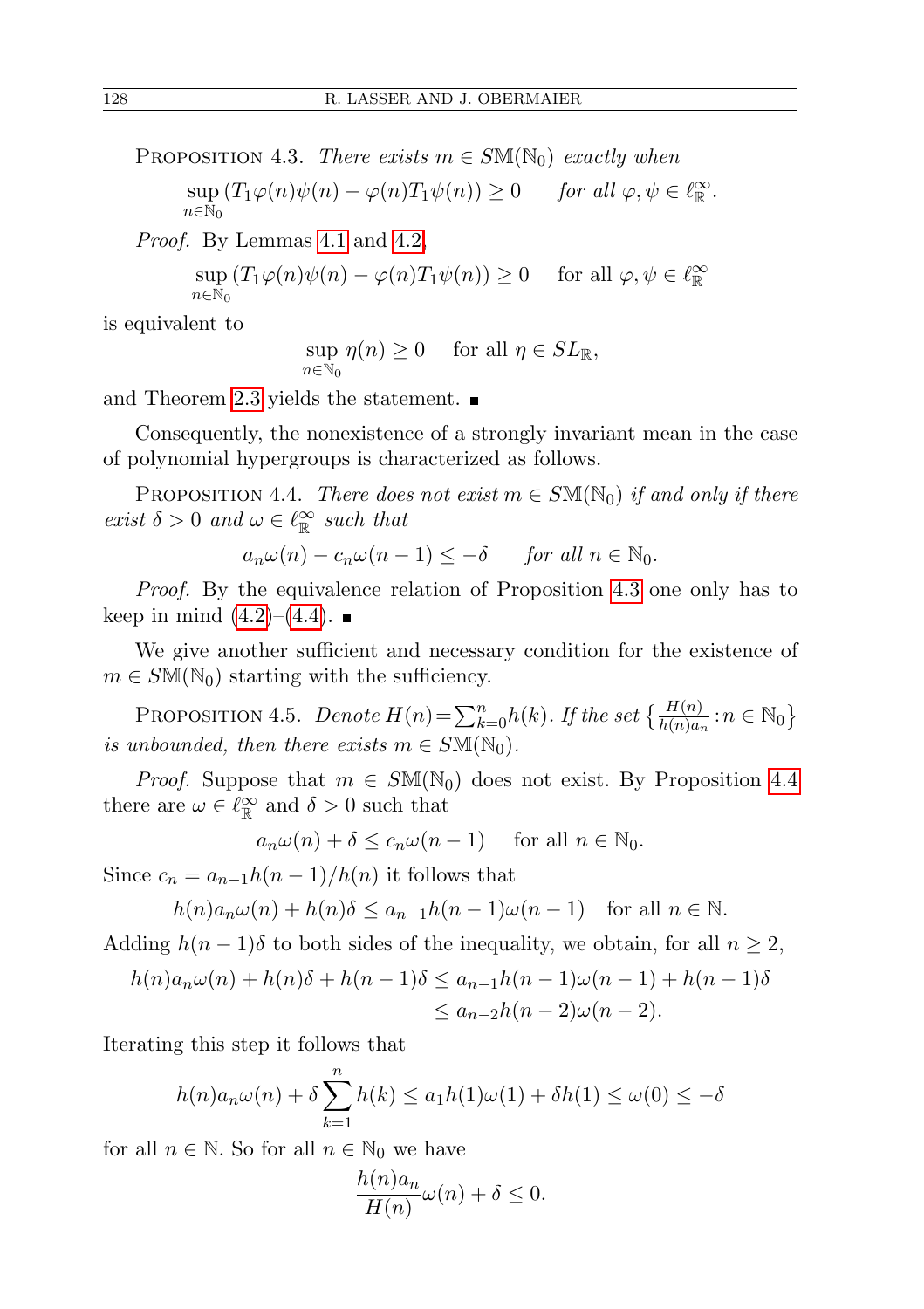But there exists a subsequence such that  $h(n_k)a_{n_k}/H(n_k) \to 0$  as  $k \to \infty$ , contradicting  $\omega \in \ell_{\mathbb{R}}^{\infty}$ ,  $\delta > 0$ . Hence,  $m \in S\mathbb{M}(\mathbb{N}_0)$  exists.

<span id="page-10-0"></span>PROPOSITION 4.6. If  $m \in S\mathbb{M}(\mathbb{N}_0)$  exists, then  $\left\{\frac{H(n)}{h(n)a_n} : n \in \mathbb{N}_0\right\}$  is unbounded.

*Proof.* Suppose that  $\left\{\frac{H(n)}{h(n)a_n} : n \in \mathbb{N}_0\right\}$  is bounded. Putting  $\omega(n)$  =  $H(n)$  $\frac{H(n)}{h(n)a_n}$  for all  $n \in \mathbb{N}_0$  we get a sequence  $\omega \in \ell_{\mathbb{R}}^{\infty}$  with

$$
a_n \omega(n) - c_n \omega(n-1) = \frac{H(n)}{h(n)} - \frac{H(n-1)c_n}{h(n-1)a_{n-1}}
$$
  
= 
$$
\frac{1}{h(n)} (H(n) - H(n-1)) = 1.
$$

Now, for this  $\omega$  choose  $\varphi, \psi \in \ell^{\infty}_{\mathbb{R}}$  according to [\(4.3\)](#page-8-3) and [\(4.4\)](#page-8-0). Then we obtain  $1 = m(1) = m(T_1\varphi \cdot \psi - \varphi \cdot T_1\psi) = 0$ , which is a contradiction.

Combining Propositions [4.5](#page-9-1) and [4.6](#page-10-0) we have a characterization of the existence of strongly invariant means on polynomial hypergroups.

THEOREM 4.7. There exists a strongly invariant mean on a polynomial hypergroup  $\mathbb{N}_0$  if and only if the set

$$
\left\{\frac{H(n)}{h(n)a_n} : n \in \mathbb{N}_0\right\}
$$

is unbounded.

We present some examples of polynomial hypergroups for which the set  $\left\{\frac{H(n)}{h(n)a_n} : n \in \mathbb{N}_0\right\}$  is bounded or unbounded, respectively.

(i) Orthogonal polynomials defined by homogeneous trees. The polynomials  $R_n(x; \alpha)$  with  $\alpha \geq 2$  are determined by the recurrence coefficients

$$
a_n = \frac{\alpha - 1}{\alpha}
$$
,  $b_n = 0$ ,  $c_n = \frac{1}{\alpha}$  for all  $n \in \mathbb{N}$ 

and  $\alpha_0 = 1$ ,  $\beta_0 = 0$  (see Section 1). They generate a polynomial hypergroup on  $\mathbb{N}_0$  for each  $\alpha \geq 2$  (see [\[4\]](#page-11-4)). The Haar weights are

$$
h(0) = 1
$$
,  $h(n) = \alpha(\alpha - 1)^{n-1}$ ,  $n \in \mathbb{N}$ .

For  $\alpha > 2$  we get

$$
H(n) = \frac{\alpha(\alpha - 1)^n - 2}{\alpha - 2},
$$

$$
\frac{H(n)}{h(n)a_n} = \frac{\alpha}{\alpha - 2} \left( 1 - \frac{2}{\alpha(\alpha - 1)^n} \right).
$$

Hence,  $\left\{\frac{H(n)}{h(n)a_n} : n \in \mathbb{N}_0\right\}$  is bounded and so there does not exist a strongly invariant mean on these hypergroups.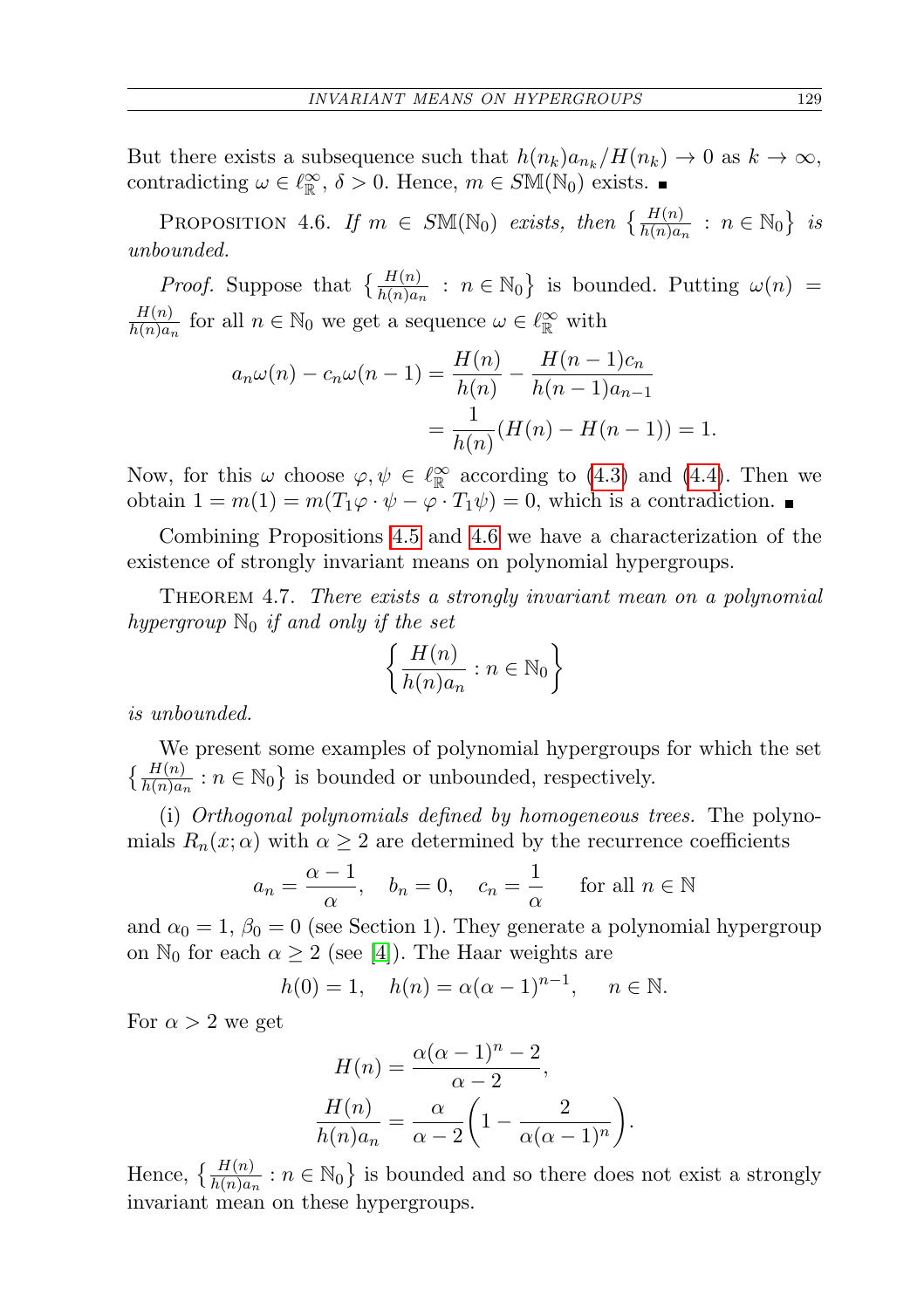(ii) Little q-Legendre polynomials. We now consider a class of orthogonal polynomials  $P_n(x; q)$ ,  $0 < q < 1$ , having Haar weights which grow exponentially, but with an unbounded sequence  $\left(\frac{H(n)}{h(n)a_n}\right)_{n \in \mathbb{N}_0}$ . Given  $0 < q < 1$  set

$$
\alpha_0 = \frac{1}{q+1}, \quad \beta_0 = \frac{q}{q+1}
$$

and for all  $n \in \mathbb{N}$ ,

$$
a_n = q^n \frac{(1+q)(1-q^{n+1})}{(1-q^{2n+1})(1+q^{n+1})},
$$
  
\n
$$
b_n = \frac{(1-q^n)(1-q^{n+1})}{(1+q^n)(1+q^{n+1})},
$$
  
\n
$$
c_n = q^n \frac{(1+q)(1-q^n)}{(1-q^{2n+1})(1+q^n)}.
$$

These polynomials define a polynomial hypergroup on  $\mathbb{N}_0$  (see [\[1\]](#page-11-0)). The Haar weights are

$$
h(n) = \frac{1}{1-q}(q^{-n} - q^{n+1}),
$$

so they are exponentially growing. But

$$
a_n h(n) = \frac{1+q}{1-q} \frac{1-q^{n+1}}{1+q^{n+1}},
$$

and hence  $\left\{\frac{H(n)}{h(n)a_n} : n \in \mathbb{N}_0\right\}$  is unbounded, and strongly invariant means exist.

(iii) Jacobi polynomials, generalized Chebyshev polynomials, q-ultraspherical polynomials, Pollaczek polynomials and others. These classes of orthogonal polynomials generate polynomial hypergroups and their Haar weights have polynomial growth and the recurrence coefficients  $a_n$  converge towards 1/2 (see [\[1\]](#page-11-0) or [\[4,](#page-11-4) [5\]](#page-11-2)). Hence, in all these cases  $\{\frac{H(n)}{h(n)a_n} : n \in \mathbb{N}_0\}$ is unbounded. Therefore, strongly invariant means exist for each of these hypergroups.

## REFERENCES

- <span id="page-11-0"></span>[1] W. R. Bloom and H. Heyer, Harmonic Analysis of Probability Measures on Hypergroups, de Gruyter, Berlin, 1995.
- <span id="page-11-3"></span>[2] N. Dunford and J. T. Schwartz, Linear Operators I, Interscience, New York, 1966.
- <span id="page-11-1"></span>[\[3\]](http://dx.doi.org/10.1016/0001-8708(75)90002-X) R. I. Jewett, Spaces with an abstract convolution of measures, Adv. Math. 18 (1975), 1–101.
- <span id="page-11-4"></span>[4] R. Lasser, Orthogonal polynomials and hypergroups, Rend. Mat. 3 (1983), 66–81.
- <span id="page-11-2"></span>[5] R. Lasser, Orthogonal polynomials and hypergroups II—the symmetric case, Trans. Amer. Math. Soc. 341 (1994), 749–770.